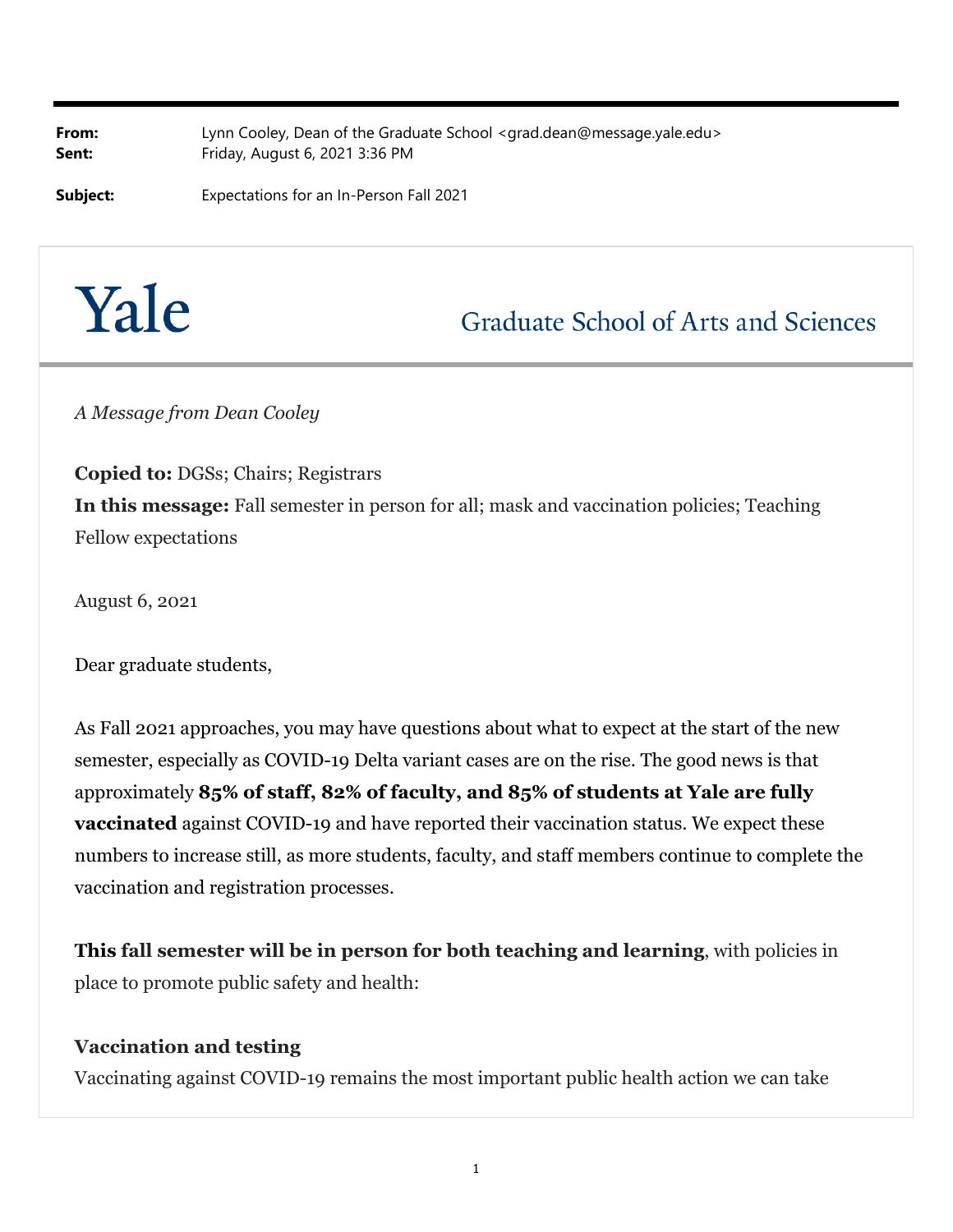towards protecting our community. If you have not yet submitted your vaccination documentation, you must fulfill this requirement immediately in order to be allowed on campus or to register for classes.

### **In-person teaching and learning**

All enrolled students must return to campus for in-person learning in the fall. While instructors may make short-term, individual arrangements for remote instruction for students who are in quarantine, isolation, or are experiencing a short-term delay due to immigration requirements, they may not approve such arrangements for a period of more than two weeks. Teaching during the fall 2021 semester will take place in person, on campus. Fall semester classes begin on September 1.

**There will be no remote Teaching Fellows during the fall term.** All TFs are expected to be in residence in the New Haven area when classes begin and teaching in person, whether as section leaders or grader/tutors. Instructors may not make ad hoc hybrid or remote arrangements with their TFs. TFs who must isolate or quarantine during the semester should contact their instructor and the Teaching Fellow Office to arrange accommodations: teaching.fellows@yale.edu

### **Masks in classrooms**

Since August 2 university policy has required that all individuals, regardless of vaccination status, wear masks in indoor campus spaces. We do not yet know if masks will still be required by the time classes begin.

## **Expectations for lecture and seminar courses**

Both lecture courses and seminars are expected to meet in person. Transparent masks, which may facilitate conversation and communication in seminars, will be provided to both faculty and students on request.

## **Alert level**

In anticipation of faculty, staff and students returning to campus, the university has temporarily raised the current alert level to yellow as of August 9, as it did this time last year.